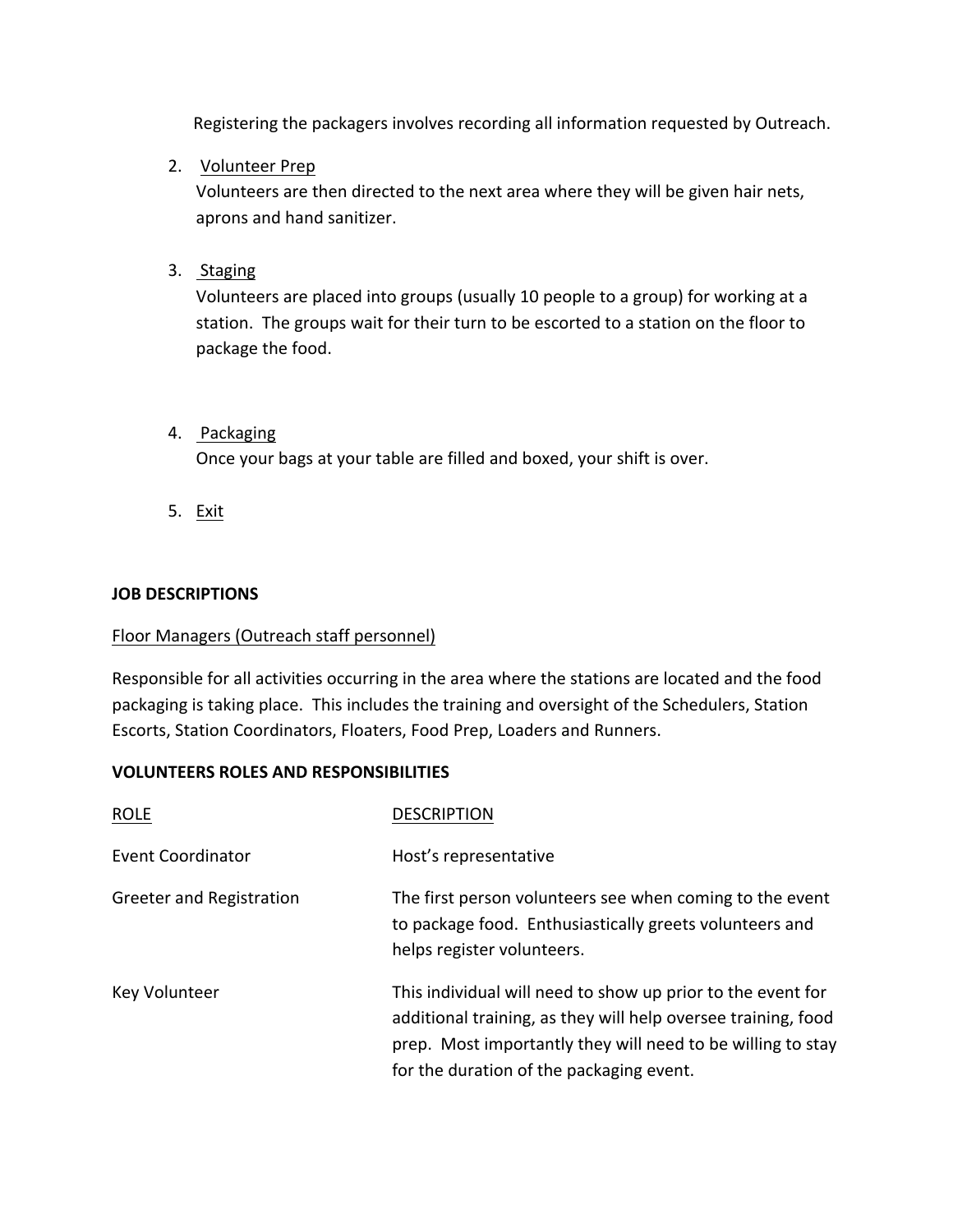| <b>Staging</b>                                      | Equips volunteers with apron, hair net and assembles<br>volunteers into station groups of 10 people.                                                                                                                                                                                                                          |  |  |  |  |  |
|-----------------------------------------------------|-------------------------------------------------------------------------------------------------------------------------------------------------------------------------------------------------------------------------------------------------------------------------------------------------------------------------------|--|--|--|--|--|
| <b>Station Escort</b>                               | Greet volunteers, escort groups from the staging area to a<br>food packaging station.                                                                                                                                                                                                                                         |  |  |  |  |  |
| Table Leader                                        | Responsible for the production of the packets at one or<br>two tables. This includes explaining to the volunteers how<br>to do each job at the station and ensuring the job is<br>performed correctly. This role is considered to be a key<br>volunteer and will need to be willing to stay for the<br>duration of the event. |  |  |  |  |  |
| <b>Station Floater (Outreach Staff)</b>             | Assist the station coordinators in the execution of their<br>responsibilities including quality control and brief relief<br>periods for the Table Leaders.                                                                                                                                                                    |  |  |  |  |  |
| <b>HEAVY LIFTERS (Must be able to lift 50 lbs.)</b> |                                                                                                                                                                                                                                                                                                                               |  |  |  |  |  |
| <b>Refill Station</b>                               | Unload product; open bags, fill totes and remove bags to<br>trash cans.                                                                                                                                                                                                                                                       |  |  |  |  |  |

| Runners | Supplies product in totes to the stations.               |  |  |  |
|---------|----------------------------------------------------------|--|--|--|
| Loaders | Collect boxed meals, load pallets with boxed meals, load |  |  |  |

pallets into trucks.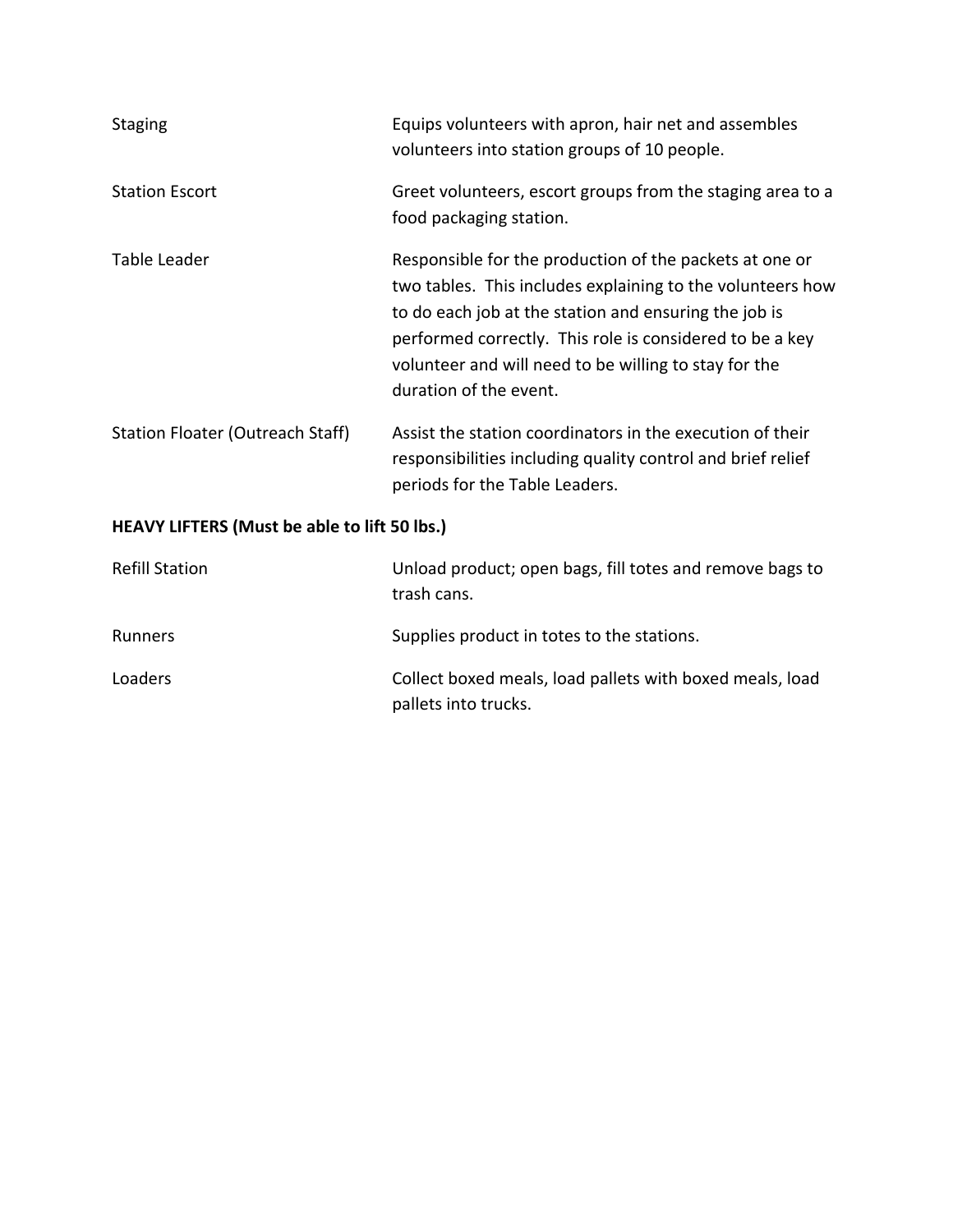## **RESOURCE REQUIREMENTS BY EVENT SIZE**

| <b>LOCATION</b> |                | <b>RESOURCE</b>                          |  | 50,000         | 100,000      | 285,120      | 500,000      | 1,000,000    |
|-----------------|----------------|------------------------------------------|--|----------------|--------------|--------------|--------------|--------------|
|                 |                |                                          |  | <b>MEALS</b>   | <b>MEALS</b> | <b>MEALS</b> | <b>MEALS</b> | <b>MEALS</b> |
| n/a             |                | Approx min. # of volunteers              |  |                | 360<br>720   | 1728         | 3360         | 6720         |
| Front           |                | <b>Greeters and Registration</b>         |  |                | 4            |              | 8            | 8            |
| Front           | <b>Staging</b> |                                          |  |                |              |              | 4            | 6            |
| Front           |                | Scheduler                                |  |                |              |              |              | 2            |
| Floor           |                | <b>Station Escort</b>                    |  |                |              |              | 4            | 4            |
| Floor           |                | <b>Station Coordinators</b>              |  |                |              | 12           | 25           | 25           |
| Floor           |                | <b>Station Floaters (Outreach Staff)</b> |  |                |              |              | 4            | 6            |
| <b>Back</b>     |                | <b>Refill Station</b>                    |  | 4              | 4            |              | 10           | 10           |
| <b>Back</b>     | Runners        |                                          |  | 4              | 4            | 8            | 10           | 12           |
| <b>Back</b>     | Loaders        |                                          |  | 4              | 4            | 8            | 10           | 10           |
| Floor           |                | Key Volunteer                            |  | $\overline{4}$ | 8            | 10           | 15           | 20           |
|                 |                |                                          |  |                |              |              |              |              |
|                 |                |                                          |  |                |              |              |              |              |
|                 |                |                                          |  |                |              |              |              |              |

10 people around 1 station can pack 1,600 meals in 1 hour as a general rule. Event requirements can be tailored by Outreach Event Coordinator to appropriately address each unique event situation.

\*# of volunteers may vary depending on shift length or # of tables you are able to accommodate.

## **LIST OF COMMITTEES**

Facility Committee - Building, sound system, set up, recycling (much of the initial packaging can be recycled.

Volunteer Event Staffing Committee – Responsible for recruiting volunteers.

Volunteer Coordination Committee (adult) – Overseeing on-line registration of volunteers.

Volunteer Coordination Committee (student) – Personal liaison to schools.

City Liaison – This person coordinates all requests to the city for waiver of fees, services, etc. to facilitate the event.

Publicity Committee – Coordinates all print and radio media.

Financial Committee – Responsible for monitoring donations and funds sent to Outreach. Fundraising Committee – Coordinates all efforts within churches, 4-H, schools, businesses, etc.